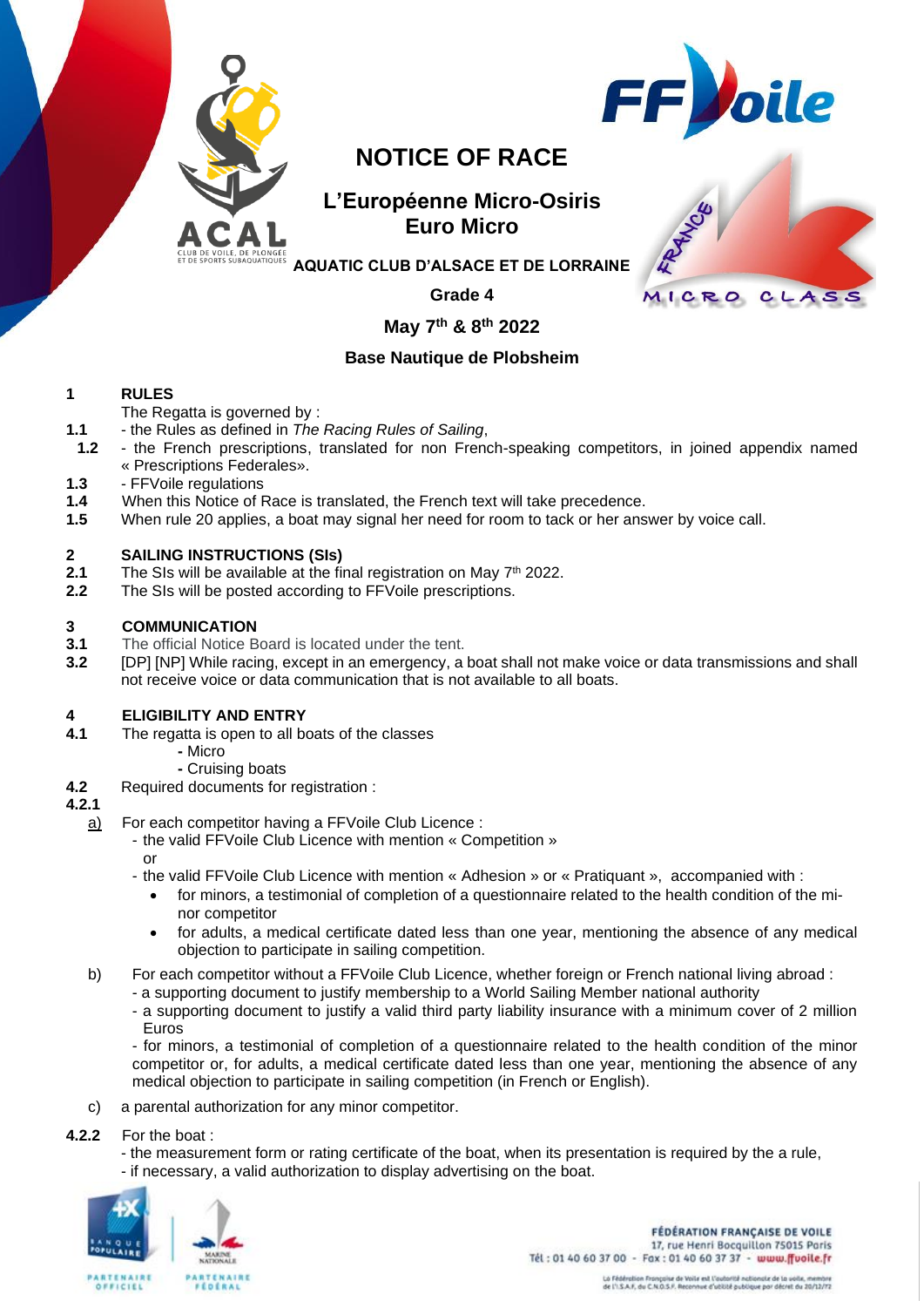- **4.3** Boats shall register online at i**[nscription](https://www.acal67.com/regates/euro-micro-osiris-7-et-8-mai-2022/)**
- **4.4 Entry fees are : 25 Euros per boat up to May 2nd, 45 Euros per boat as of May 2nd .**
- **4.5** To be considered as registered in the event, a boat shall be in good standing with all entry requirements and pay any fees.

#### **5 ADVERTISING**

**5.1** [DP] [NP] Boats may be required to display the advertising chosen and supplied by the organizing authority. **5.2** [DP] [NP] The organizing authority may provide competitors with bibs, which competitors shall wear as authorized by World Sailing advertising Code.

#### **6 SCHEDULE**

**6.1** Entry confirmation :

|                           | רת   |       |
|---------------------------|------|-------|
| <sup>th</sup> 2022<br>May | 0:00 | 13:30 |

**6.2** Racing days :

| Date                | classes              | 1 <sup>st</sup> Warning signal |
|---------------------|----------------------|--------------------------------|
| May $7th$           | <b>MICRO /OSIRIS</b> | 14:30                          |
| May 8 <sup>th</sup> | <b>MICRO /OSIRIS</b> | 10:30                          |

**6.3** On the last scheduled racing day, no warning signal will be made after **15:00**

#### **6.4 Celebrations schedule**

| Date                                                                                   | Time            | Object                       | Location  | Information     |  |  |  |  |
|----------------------------------------------------------------------------------------|-----------------|------------------------------|-----------|-----------------|--|--|--|--|
| May 7 <sup>th</sup>                                                                    | As of 19:00     | <b>Welcome drink</b>         | Under the | Dîner:<br>23 €, |  |  |  |  |
|                                                                                        | As of 20:00     | <b>Crew Dîner</b>            | tent      | including drink |  |  |  |  |
| Attention : No possible reservation for the Crew Diner after May 2 <sup>nd</sup> 2022. |                 |                              |           |                 |  |  |  |  |
| May 8 <sup>th</sup>                                                                    | After the races | <b>Prize Giving Ceremony</b> |           | Under the tent  |  |  |  |  |

#### **PACKED LUNCH on Sunday May 8th : reservation before May 2nd together with the registration.**

#### **7 EQUIPMENT CONTROLS**

- **7.1** Each boat shall show or proof the existence of a measyrement or rating valid certificate.
- **7.2** Boats may be controlled at any time.
- **8 THE COURSES** will be trapezoid, or in Windward/Leeward or Triangle shape. The Courses will be precised in the SIs.

#### **9 PENALTY SYSTEM**

For all classes, RRS 44.1 is changed so that the Two-Turns Penalty is replaced by a One-Turn Penalty.

#### **10 RANKING**

- **10.1 3** races are required to be completed to complete the regatta.
- **10.2** a) When fewer than **4** races have been completed, a boat's series score will be the total of her race scores.
	- b) When **4** races or more have been completed, a boat's series score will be the total of her race scores excluding her worst score.

Micro's will be ranked according to their actual racing times, cruising boats OSIRIS in compensated time.

#### **11 SUPPORT BOATS**

[DP] Support boats shall be declared to the organizing authority by giving type and registration number of the boat, being sure to be in full conformity with every regulation.

#### **12 DATA PROTECTION**

#### **12.1 Image and appearence rights :**

Participating in the competition, the competitor and his legal representative authorize the OA, the FFVoile and their sponsors to use free of charge his image and his name, to show at any time (during and after the competition) static or moving pictures, films or TV recording, as well as other reproduction fromhimself done during the competition, and this on any support and for any use rekated to the propmotion of their activities.

#### **12.2 Use of personal data of participants :**

¨Participating in this competition, the competitor and his legal representatives agree to and authorize the FFVoile, its sponsors, as well as the OA to use and store, free of charge, his personal data. These data may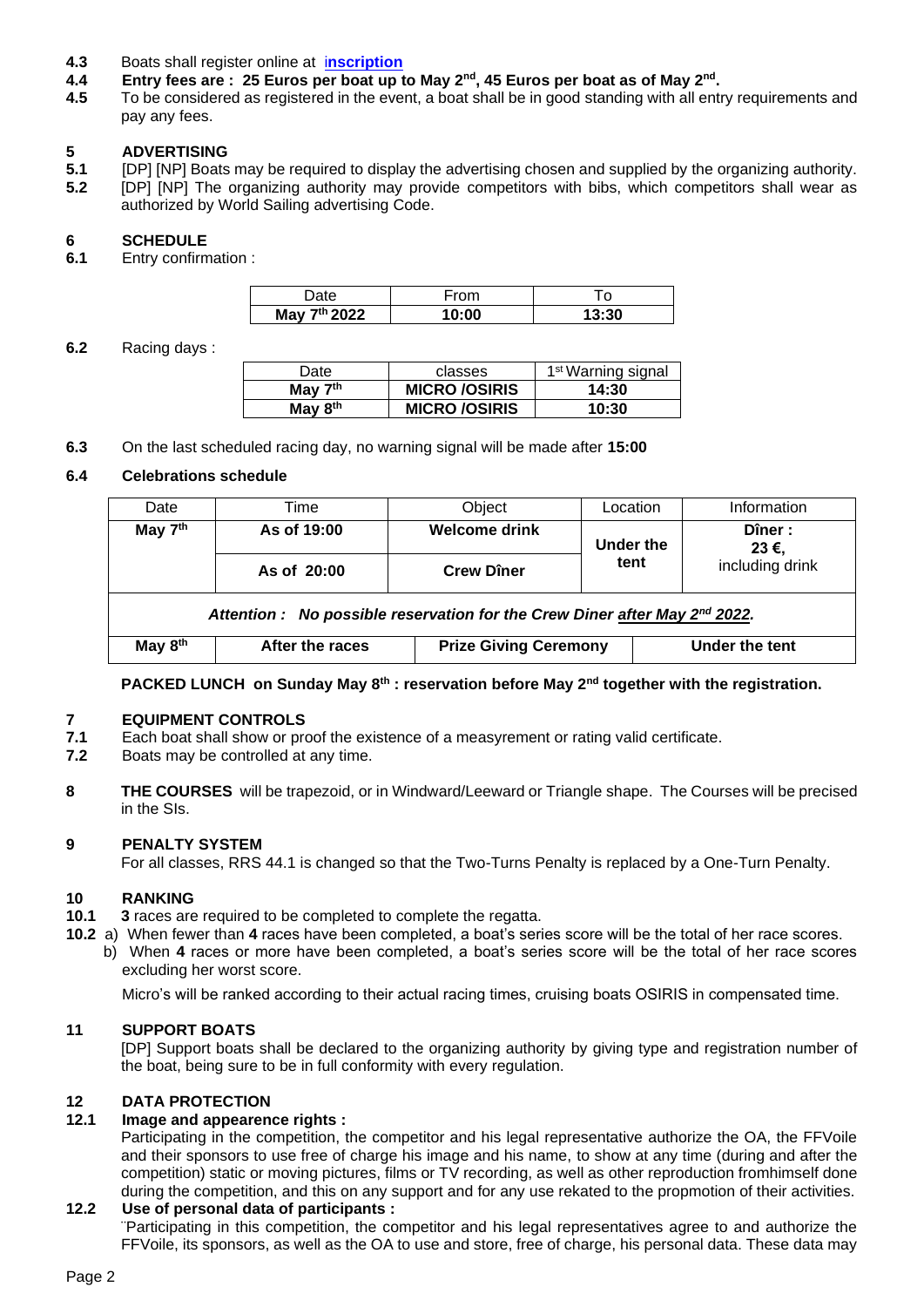be published by FFVoile and its sponsors. The FFVoile mainly, but also its sponsors may use these data for the development of softwares or with marketing purposes. In accordance with the « Règlement Général sur la Protection des Donnéesn (RGPD » (General Data Protection Regulation (GDPR), any competitor having transmitted his personal data to the FFVoile may exercise his right to access to his own dara, have them modified, and, depending on the situations, have them deleted, limited, or to object them, sending an email to [dpo@ffvoile.fr](mailto:dpo@ffvoile.fr) or a letter to the Head Office of the Federation Française de Voile, mentioning that the request is related to personal data.

#### **13 RECOGNITION OF RISKS**

RRS 3 mentions : « The responsibility for a boat's decision to participate in a race or to continue racing is hers alone ». Participating in this event, each competitor agrees and acknowledges the fact that sailing is potentially a dangerous activity with specific risks. These risks include strong winds and rough sea, sudden changes of weather conditions, failure of equipment, mistakes in boat handling, loss of balance on unstable surface, and causing increased risk of injury. The risk of material and/or physical damage is therefore inherent in the sport of sailing.

#### **14 FURTHER INFORMATION**

For any further information, please contact : ACAL 03 88 29 31 50 – [contact@acal67.com](file:///C:/Users/Pierre%20Lemaire/Downloads/contact@acal67.com)

# **Prepare your coming into the « Grand Est »**

**ATTENTION :** In ALSACE, all shops are closed on Sundays and holydays. This means that you will probably not find any open shop on May 7<sup>th</sup> and 8<sup>th</sup>.

# **The restaurant in the Club-House is open and will be in a situation to serve you drinks as well as meals.**

### **Accomodation**

# **Stay in Plobsheim**

- Camper and possibly tent on the Base, at attributed places.

- You will find herafter a list of hotels located not far from the Base. In this season it is recommended to reserve your rooms as soon as possible. Should you meet problems, tell it us and we will try to help you.

#### **HOTELS LIST**

| - HOTEL AU CYGNE (Logis de France) 38, rue 1ère Division Blindée                                     |                        | 67114 ESCHAU       | : 03 88 64 04 79 |  |
|------------------------------------------------------------------------------------------------------|------------------------|--------------------|------------------|--|
| - IBIS BUDGET                                                                                        | 10 rue de l'Ill        | 67118 GEISPOLSHEIM | : 08 92 70 20 39 |  |
| - FORMULE 1                                                                                          | 4 route de Lyon        | 67118 GEISPOLSHEIM | : 03 88 67 84 64 |  |
| - IBIS Hotel *                                                                                       | 15 rue Ferdinand Braun | 67540 OSTWALD      | : 0388555300     |  |
| - Hôtel les Alizés                                                                                   | 9 rue des Vosges       | 67640 LIPSHEIM     | : 0388590200     |  |
| - Première Classe                                                                                    | 3A rue de l'Ill        | 67118 GEISPOLSHEIM | : 03 88 67 15 16 |  |
| - B&B                                                                                                | rue du 23 Novembre     | 67118 GEISPOLSHEIM | : 08 92 78 80 99 |  |
| - Le jardin de Marguerite                                                                            | 2 rue du Verger        | 67115 PLOBSHEIM    | : 03 88 98 70 28 |  |
| Petite maison Alsacienne 7 impasse de la Digue<br>- Gite                                             |                        | 67115 PLOBSHEIM    | : 03 88 98 52 15 |  |
| Au Martin Pêcheur<br>- Gite                                                                          |                        |                    | : 06 84 62 55 74 |  |
| - Gite Baerts                                                                                        | 22 rue de la retraite  | 67115 Plobsheim    | : 03 88 98 52 43 |  |
| * mention your participation in this regatta organised by ACAL to possibly obtain better conditions. |                        |                    |                  |  |

**- Office du Tourisme** 17A place de la cathédrale 67000 STRASBOURG: 03 88.52 28 28 Fax 03 88 25 58 10 Site internet : http://www.otstrasbourg.fr

# **Weatherforecast sites**

[Windguru](https://www.windguru.cz/72298) [Windfinder](https://fr.windfinder.com/forecast/rhein_basin_plobsheim)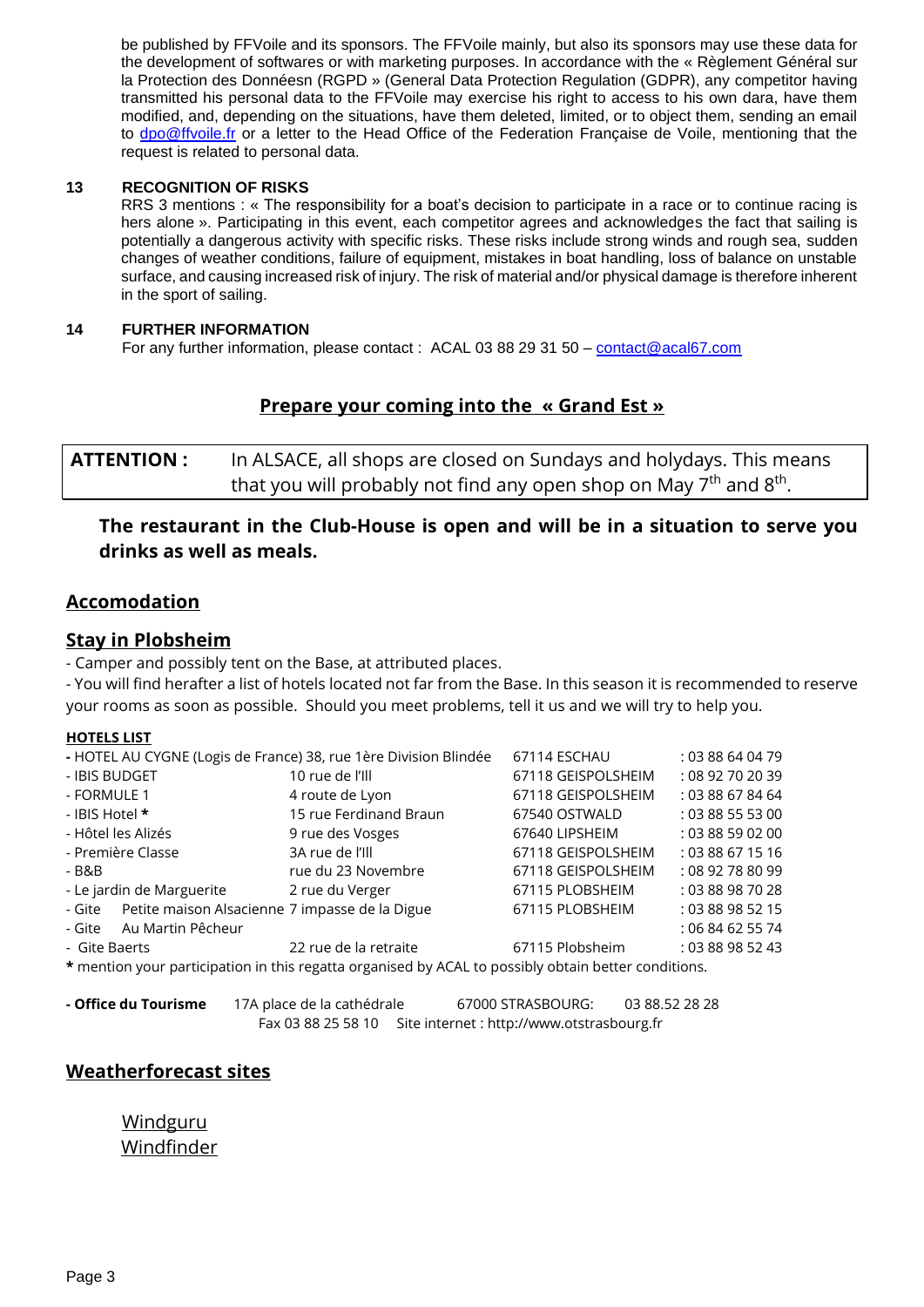#### Appendix **PRESCRIPTIONS FEDERALES**

FFVoile Prescriptions to RRS 2021-2024 translated for non-francophone competitors

#### FFVoile Prescription to **RRS 25.1** *(Notice of race, sailing instructions and signals)*:

For events graded 4 and 5, standard notices of race and sailing instructions including the specificities of the event shall be used. Events graded 4 may have dispensation for such requirement, after receipt of FFVoile approval, received before the notice of race has been published.

For events graded 5, posting of sailing instructions will be considered as meeting the requirements of RRS 25.1 application.

#### (\*) FFVoile Prescription to **RRS 64.4** *(Decisions on protests concerning class rules)*:

The protest committee may ask the parties to the protest, prior to checking procedures, a deposit covering the cost of checking arising from a protest concerning class rules.

#### (\*) FFVoile Prescription to **RRS 67** *(Damages):*

Any question or request related to damages arising from an incident occurred while a boat was bound by the Racing Rules of Sailing depends on the appropriate courts and cannot be examined and dealt by a protest committee. A boat that retires from a race or accepts a penalty does not, by that such action, admit liability for damages.

#### (\*) FFVoile Prescription to **RRS 70. 5** *(Appeals and requests to a national authority):*

The denial of the right of appeal is subject to the written approval of the Fédération Française de Voile, received before publishing the notice of race. This approval shall be posted on the official notice board during the event.

#### (\*) FFVoile Prescription to **RRS 76.1** *(Exclusion of boats or competitors)*

An organizing authority or race committee shall not reject or cancel the entry of a boat or exclude a competitor eligible under the notice of race and sailing instructions for an arbitrary reason.

### (\*) FFVoile Prescription to **RRS 78.1** *(Compliance with class rules; certificates):*

The boat's owner or other person in charge shall, under his sole responsibility, make sure moreover that his boat complies with the equipment and security rules required by the laws, by-laws and regulations of the Administration.

#### (\*) FFVoile Prescription to **RRS 86.3** *(Changes to the racing rules):*

An organizing authority wishing to change a rule listed in RRS 86.1(a) in order to develop or test new rules shall first submit the changes to the FFVoile, in order to obtain its written approval and shall report the results to FFVoile after the event. Such approval shall be mentioned in the notice of race and in the sailing instructions and shall be posted on the official notice board during the event.

#### (\*) FFVoile Prescription to **RRS 88.2** *(Changes to prescriptions):*

Prescriptions of the FFVoile shall not be changed in the notice of race and sailing instructions, except for events for which an international jury has been appointed.

In such case, the prescriptions marked with an asterisk (\*) shall not be changed in the notice of race and sailing instructions. (The official translation of the prescriptions, downloadable on the FFVoile website [www.ffvoile.fr,](http://www.ffvoile.fr/) shall be the only translation used to comply with RRS 90.2(b)).

### (\*) FFVoile Prescription to **RRS 91(b)** *(Protest committee):*

The appointment of an international jury meeting the requirements of Appendix N is subject to prior written approval of the Fédération Française de Voile. Such approval shall be posted on the official notice board during the event.

#### FFVoile Prescription to **APPENDIX R** *(Procedures for appeals and requests)*:

Appeals shall be sent to the head-office of Fédération Française de Voile, 17 rue Henri Bocquillon, 75015 Paris – email: [jury.appel@ffvoile.fr,](mailto:jury.appel@ffvoile.fr) using preferably the appeal form downloadable on the website of Fédération Française de Voile:<http://espaces.ffvoile.fr/media/127235/formulaire-dappel.pdf>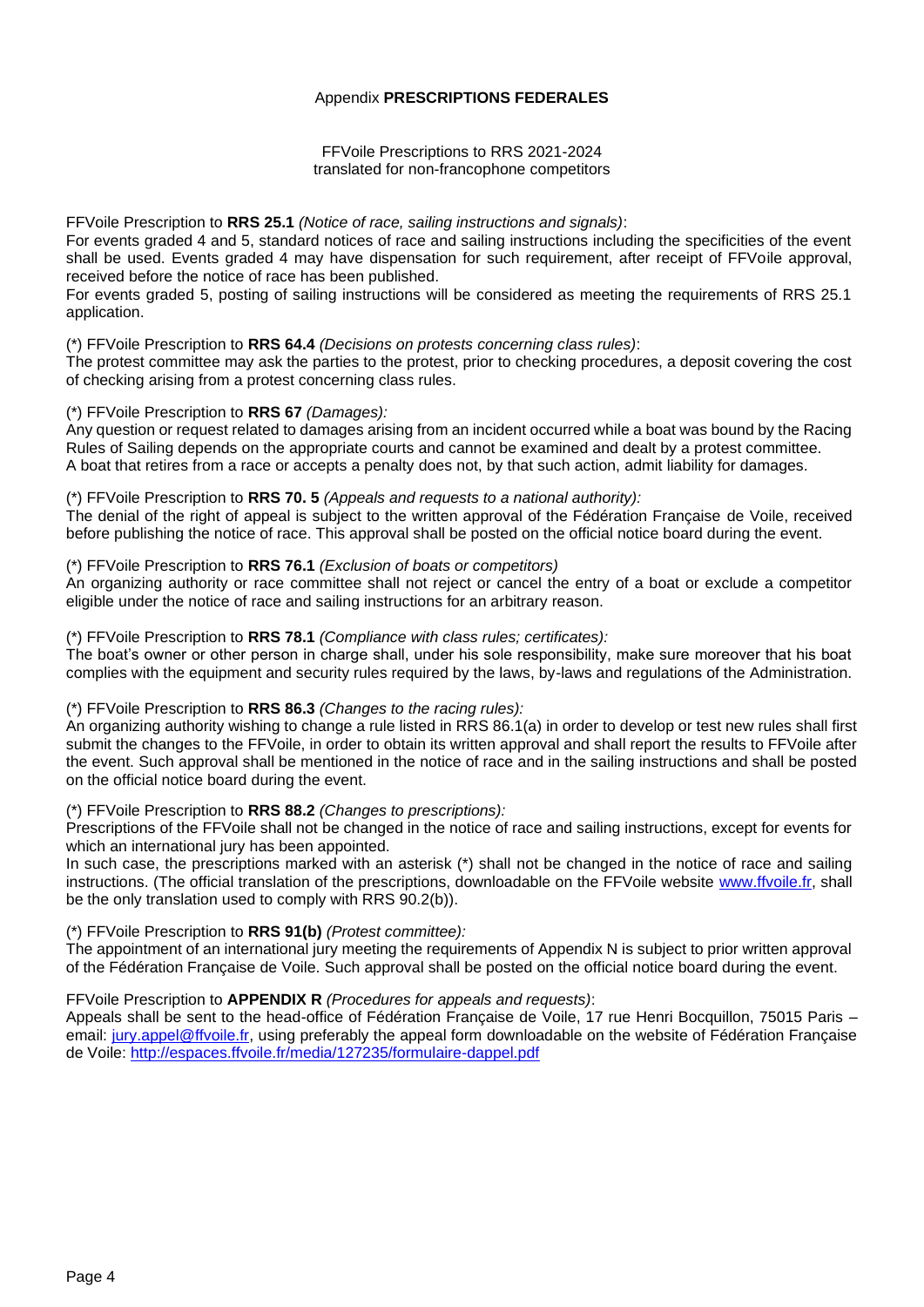#### **COVID-19 APPENDIX to the NOTICE OF RACE**

#### *Preamble:*

*Depending on the evolution of the health crisis, the Organizing Authority may modify the conditions of the notice of race without previous notice.*

*The Club site <https://www.acal67.com/regates/euro-micro-osiris-7-et-8-mai-2022/>will be used in this case.*

Depending on the evolution of the health crisis, the Organizing Authority may modify the conditions of registration and / or eligibility.

In the unprecedented context of "COVID 19", the Organising Authority may cancel the competition.

#### **1- Barrier gestures (DP):**

- Before confirming their registration, each crew member must have individually completed the care health self-questionnaire available at: [https://www.ffvoile.fr/ffv/web/services/confinement/Questionnaire\\_Auto-Evaluation.pdf](https://www.ffvoile.fr/ffv/web/services/confinement/Questionnaire_Auto-Evaluation.pdf)
- All participants in the EURO MICRO*,* whether they are organizers, officials, competitors, or support per-
- sons must be in possession of masks and a personal bottle of hydroalcoholic gel, from arrival on the competition site to departure, both ashore and on the water.
- Groups of persons will have to respect the limits defined by the public authorities. Where possible, any grouping of people should be avoided when physical distancing (2 m) cannot be respected.
- It is mandatory to always wear a mask on land. The persons involved in the organization of the event, officials, competitors, and support persons (coaches...) when they are on the water, may not wear a mask.
- Barrier gestures must be scrupulously respected as soon as a person involved in EURO MICRO is ashore. Failure to comply with the instructions issued or transmitted by the organizer, including orally, may result in a protest by the Jury.
- Reasonable actions by the organizing authority of the event to implement COVID-19 guidelines, protocols or legislation, even if they later prove to be unnecessary, are not incorrect actions or omissions and will not be grounds for redress (this changes RRS 62.1(a)).
- **2. COVID referent and crisis unit in case of suspicion of infection:**

#### **a- COVID Referent:**

The COVID referent name will be posted on the Official Notice Board.

#### **b- COVID committee in case of suspicion of infection:**

- The COVID committee will be composed of:
	- o Representative of the OA,
	- o Principal Race Officer,
	- o Chairman of the Jury or Chief Umpire,
	- o COVID Referent,
	- o A competent person to assist this committee and to take necessary measures.
- Operation:

This committee will follow the recommendations issued by the Ministry of Sports and the French Sailing Federation.

This committee must be informed of any suspicion of COVID before, during and after the event. It will deal with any COVID suspicion and decide the measures to be taken in such a case. Any decision of the COVID committee is final and must be respected, in accordance with this appendix and the articles of the Notice of Race and the Sailing Instructions that deal with the COVID 19 health crisis.

#### **3. Considering the Covid19 Risk by participants:**

By registering for EURO MICRO, any competitor, as well as his support persons, certify to have knowledge of the risk of Covid-19, and having considered it.

Each competitor and support persons are therefore perfectly aware that:

• hygiene and physical distancing measures, known as "barrier gestures", are to be observed at any place and at any time, as well as additional provisions issued by the Ministry of Sports, and undertakes to respect them,